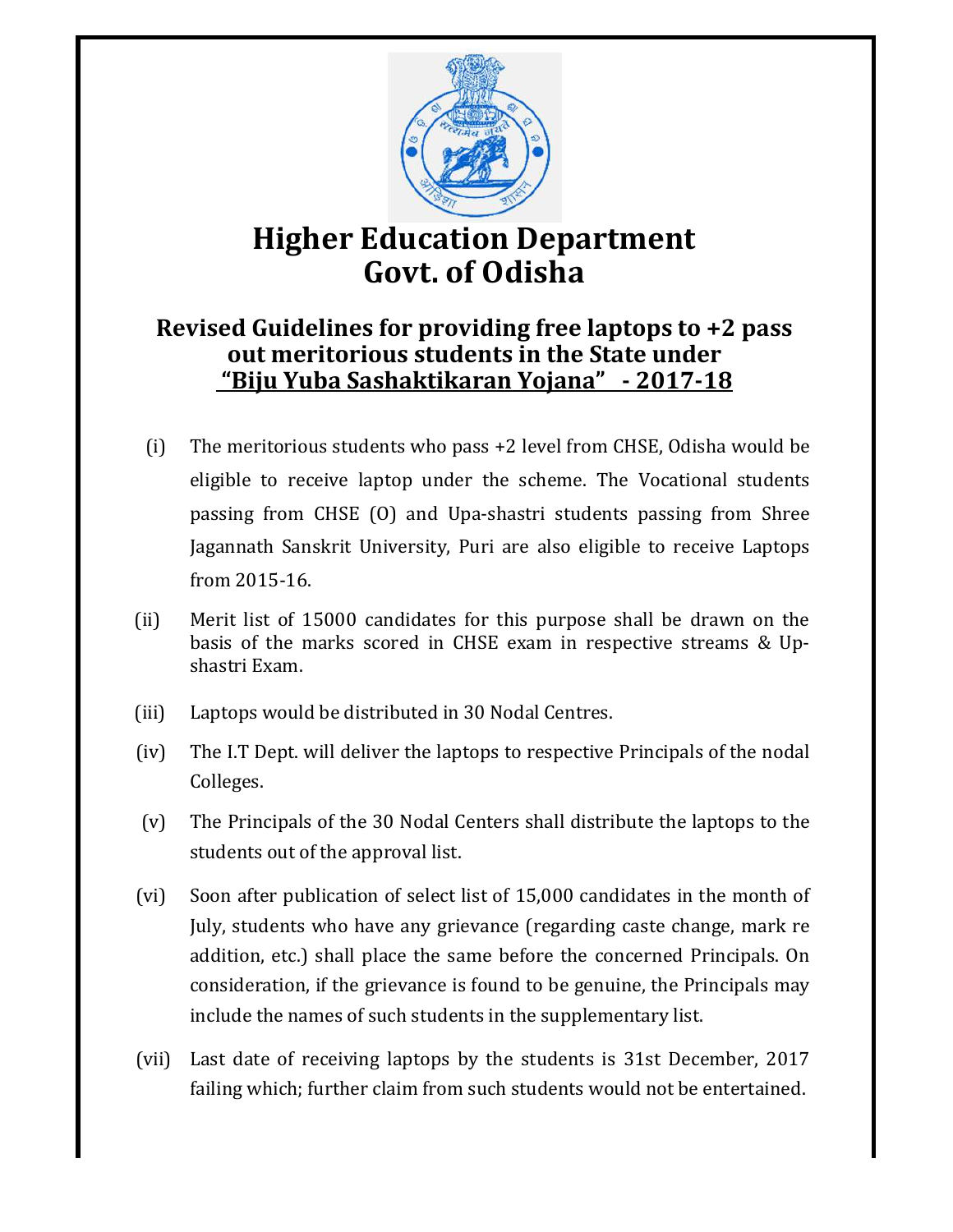- (viii) A supplementary list of students will be published immediately after 31st December 2017 to cover for the number of students who fail to receive laptops from the select list and will also include the names of such students whose grievances are to be redressed. The last date of distribution of laptops to the selected students of supplementary list is 31st January 2018.
- (ix) The Principals of the 30 Nodal Centers shall send a report in the following format, soon after the students receive the laptops periodically or as and when instructed.

| STREAM/ CATEGORY (FOR EX. - ARTS/SC) |                   |                                |                               |                                 |                                |                                |                                                                           |  |  |  |
|--------------------------------------|-------------------|--------------------------------|-------------------------------|---------------------------------|--------------------------------|--------------------------------|---------------------------------------------------------------------------|--|--|--|
| SL#                                  | <b>ROLL</b><br>NO | <b>DISTRICT</b><br><b>NAME</b> | <b>COLLEGE</b><br><b>NAME</b> | <b>CANDIDATE</b><br><b>NAME</b> | <b>FATHER'S</b><br><b>NAME</b> | <b>MOTHER'S</b><br><b>NAME</b> | <b>LAPTOP</b><br><b>SERIAL NO</b><br><b>&amp; RECEIVED</b><br><b>DATE</b> |  |  |  |
|                                      |                   |                                |                               |                                 |                                |                                |                                                                           |  |  |  |

- (i) The Principals of these Nodal Centers shall appoint one dedicated and reliable teacher of the college who shall be responsible for the safe keeping and smooth distribution of laptops.
- (ii) Govt. has approved a committee at the District level with the following members to monitor the entire process. (19171/HE/24.07.2013).
	- 1. District Collector : Chairperson
	- 2. Principal of Nodal College: Convenor
	- 3. Teacher of Nodal College in Charge of Laptops : Member
- (viii) The Principal of Nodal Colleges may appoint more officials to assist him/her for safe keeping and smooth distribution of laptops.
	- (ix) The list of eligible students of the respective Nodal Centres will be available on the website of the Higher Education Department.
	- (x) Before distribution the laptops to the beneficiary student, the Principal of the concerned Nodal Centre shall ensure the authenticity of the student by keeping a certificate of identification from the concerned Principal/Head of the institution from where the student has passed along with original Admit Card of CHSE/College identity Card.
- (xi) In case, a student is unable to receive by person, in that case delivery of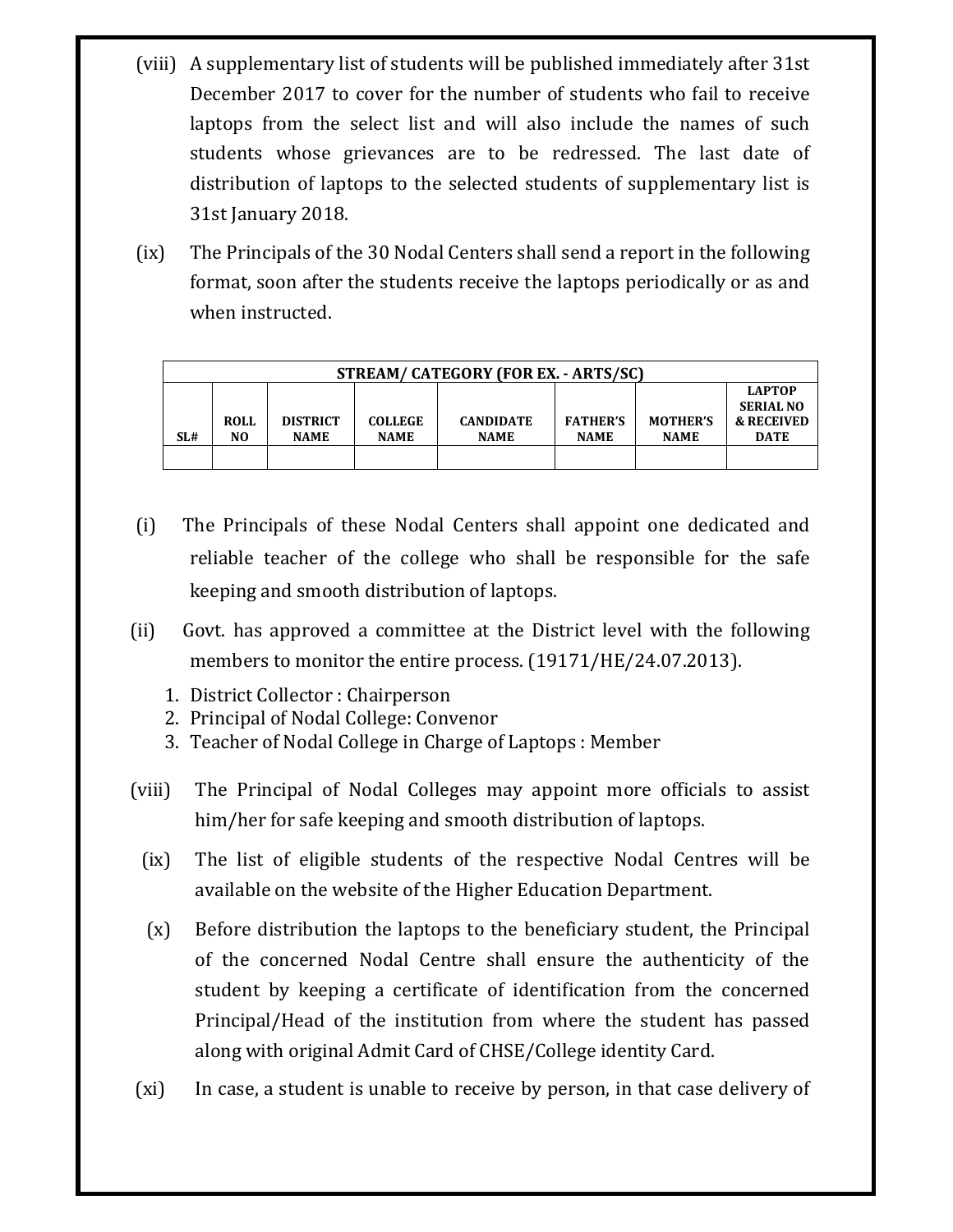laptop to respective student can be made basing on authorization letter given by such student with justified ground and countersigned by the concerned Principal/ Head of the institution from where the student has passed. The person who will receive the laptop on behalf of the student will have to submit the identity proof (Voter ID/PAN Card/ Aadhaar Card/ Driving License/BPL card /Bank Pass Book with photographs).

(xii) After handing over the laptops at the Nodal Centres, IT officer or any person, authorized by OCAC shall give a certificate in the following format.

"*Certified that \_\_\_\_\_\_\_\_nos. of HP laptops delivered at \_\_\_\_\_\_\_\_\_\_\_\_\_\_\_\_\_\_\_\_\_\_ nodal central, have been checked by a team of I.T. experts at OCAC, Bhubaneswar and found to be O.K. After delivery to the students, If found defective, action will be taken by the IT dept. to replace/repair these instruments.* 

*(***Full name & signature of IT officer. any person, authorized by OCAC with designation)** 

- (xiii) At the time of receiving the laptops from the authorized person of IT Dept., the Officer-In- Charge of laptop shall count the number of laptops physically. If it is huge in number, then he may take the assistance of other teachers, duly approved by the Principal.
- (xiv) After receipt of laptops at the Centre, the receiving officer will give certificate of acknowledgement as given below.

*"Consequent upon the certificate furnished by the designated person of the I.T. Dept. \_\_\_\_\_\_\_\_\_\_\_\_\_\_\_ no of HP Laptops were received at the nodal center on \_\_\_\_\_\_\_\_\_\_\_\_\_\_\_\_\_\_\_\_at \_\_\_AM/PM".*

### **(Full name & signature of receiving Officers with designation)**

(xv) At each stage of handed over and taken over of Laptops physically, it shall be accompanied by an " Acknowledgment" by students to Principals of Nodal Centre and Nodal Centre Official to IT Department Officials or their authorized persons.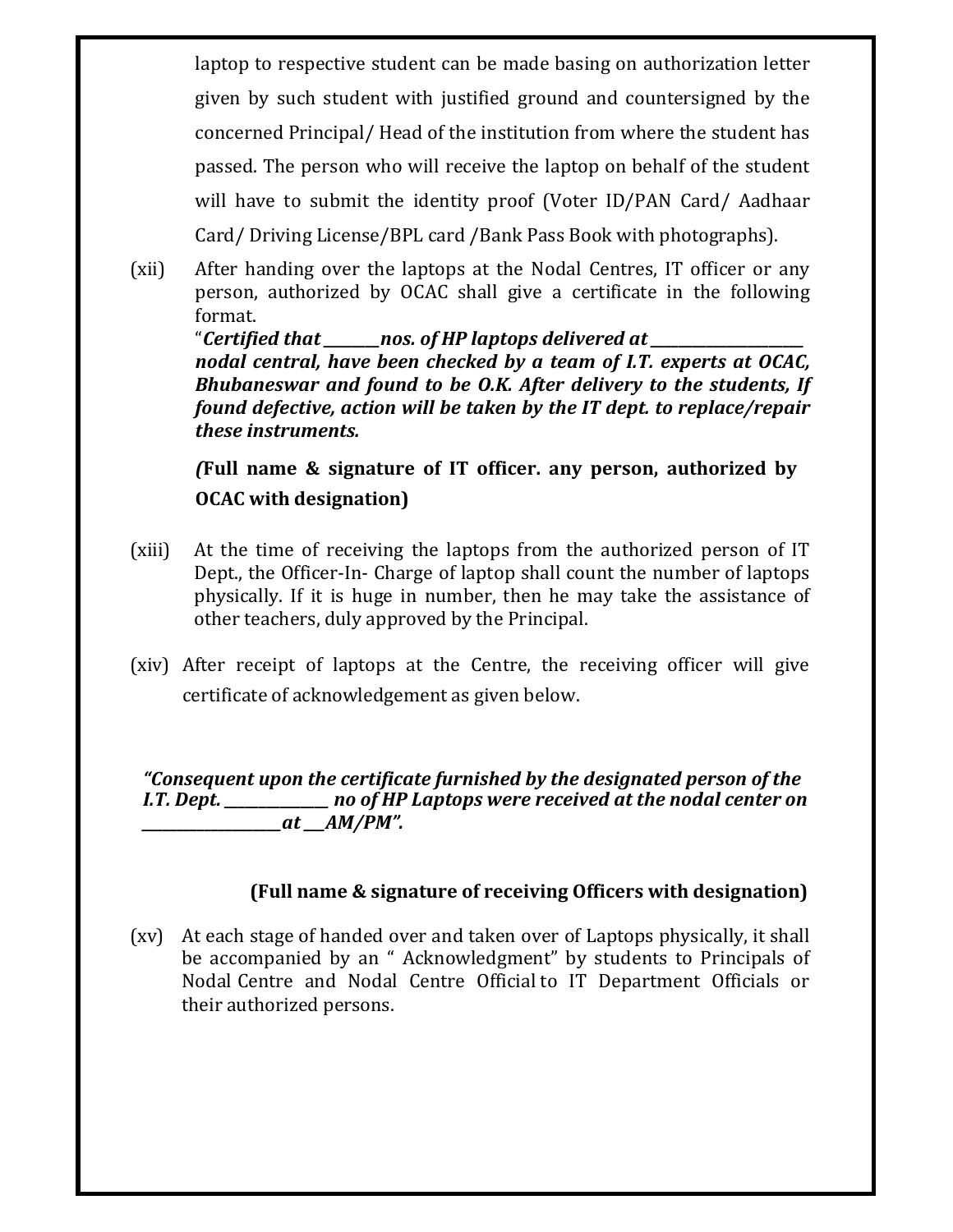#### **Receipt of Acknowledgement-cum-Undertaking**

**(By the student to Principal, Nodal Centre)**

**I, Sri /Miss\_\_\_\_\_\_\_\_\_\_\_\_\_\_\_\_\_\_\_\_\_\_\_\_\_\_\_\_\_\_\_\_\_\_\_\_\_\_\_\_\_\_\_\_\_\_\_\_, bearing the CHSE Roll of AHSE, 2017 (Arts/Science/Commerce/Vocational) / University Roll No.(for Upa-shastri) and passing out from \_\_\_\_\_\_\_\_\_\_\_\_\_\_\_\_\_\_\_\_\_\_\_\_\_\_\_\_\_\_\_\_\_\_ College received the laptop from the Nodal Centre on Dt. \_\_\_\_\_\_\_\_\_\_\_ and also undertake that this laptop will not be transferred to anybody under any circumstances and it will be solely used by me for learning process.**

**Date: Signature of the Student**